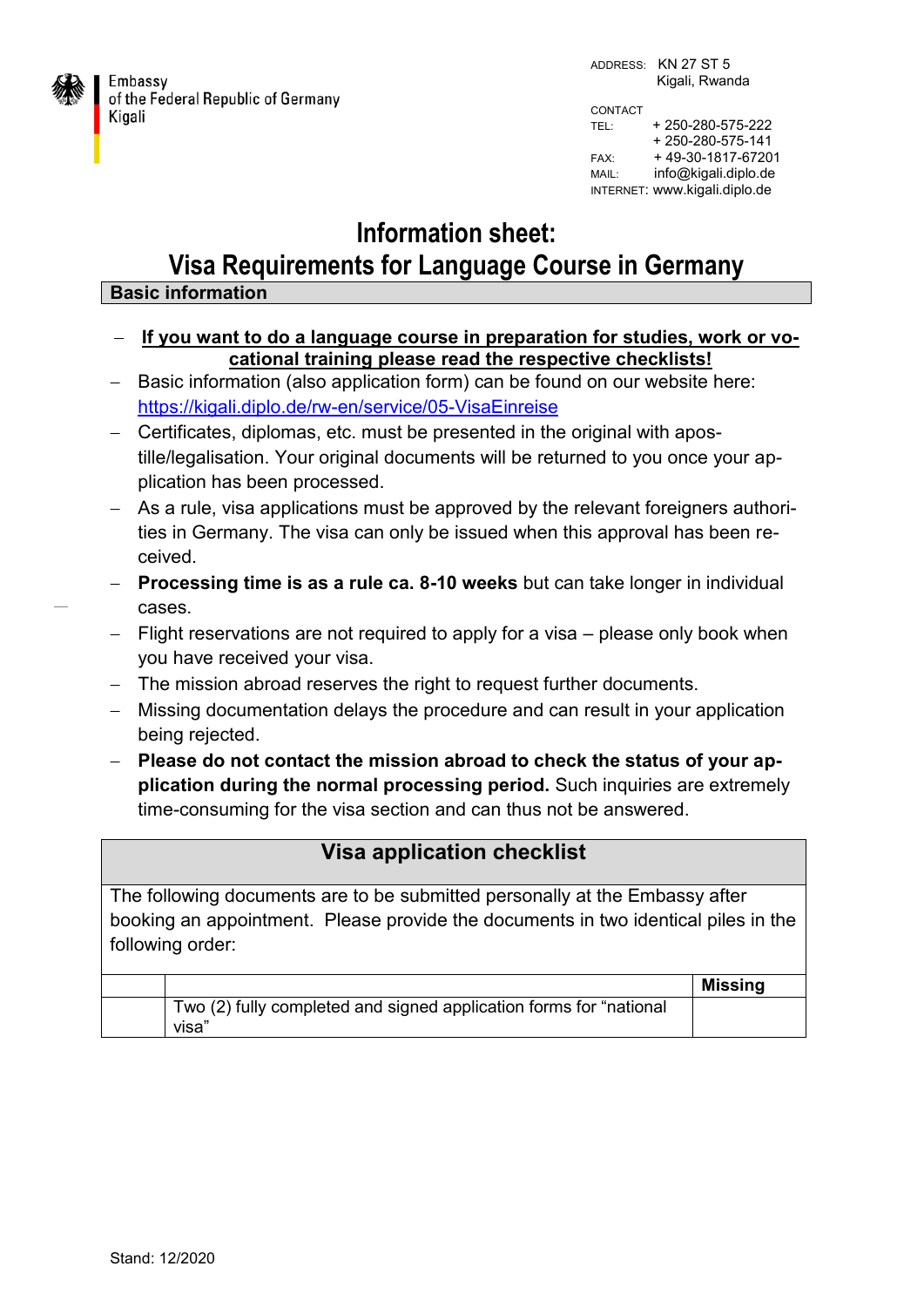| Where applicable, two (2) <b>declarations</b> fully completed and signed regarding con-                                                                                                                                                                                                                                                                                                                       |  |  |  |
|---------------------------------------------------------------------------------------------------------------------------------------------------------------------------------------------------------------------------------------------------------------------------------------------------------------------------------------------------------------------------------------------------------------|--|--|--|
| tact details and power of attorney                                                                                                                                                                                                                                                                                                                                                                            |  |  |  |
| Two (2) recent biometric passport photos (see specimen photos)                                                                                                                                                                                                                                                                                                                                                |  |  |  |
| Valid passport (personally signed, valid for at least 6 months and with at least two                                                                                                                                                                                                                                                                                                                          |  |  |  |
| (2) completely empty pages)                                                                                                                                                                                                                                                                                                                                                                                   |  |  |  |
| Two (2) uncertified copies of the data page of your valid passport                                                                                                                                                                                                                                                                                                                                            |  |  |  |
| Certificate of enrolment in a German intensive language course (daily lessons/at<br>least 18 hours/week)                                                                                                                                                                                                                                                                                                      |  |  |  |
| Proof of German language skills (if any; recommended A1-A2), original and two (2)<br>copies                                                                                                                                                                                                                                                                                                                   |  |  |  |
| Curriculum vitae with one (1) extra copy                                                                                                                                                                                                                                                                                                                                                                      |  |  |  |
| Letter of motivation (why do you want to take a German course in Germany                                                                                                                                                                                                                                                                                                                                      |  |  |  |
| and what is your intention after the language course - very important!) wirh                                                                                                                                                                                                                                                                                                                                  |  |  |  |
| one (1) copy                                                                                                                                                                                                                                                                                                                                                                                                  |  |  |  |
| School leaving certificates/academic certificates (O-level/A-level), original and<br>two $(2)$ copies                                                                                                                                                                                                                                                                                                         |  |  |  |
| Proof of accommodation in Germany - two (2) copies                                                                                                                                                                                                                                                                                                                                                            |  |  |  |
| Proof of adequate financial means - two (2) copies                                                                                                                                                                                                                                                                                                                                                            |  |  |  |
| Financing                                                                                                                                                                                                                                                                                                                                                                                                     |  |  |  |
| To stay in Germany the applicant must have at their disposal at least 861 € per<br>month. Proof must be submitted with the application of financial means for the du-<br>ration of the language course-(for example, in the form of a blocked account or a<br>formal undertaking by a third person living in Germany or another Schengen Coun-<br>try or to cover all costs "Verpflichtungserklärung").       |  |  |  |
| Or a proof of regular income in Rwanda (employment contract, pay slips and bank<br>statements of 3 last months, social security documents)                                                                                                                                                                                                                                                                    |  |  |  |
| Or a scholarship letter                                                                                                                                                                                                                                                                                                                                                                                       |  |  |  |
| In the case of financing in the form of a blocked account: Open the blocked account<br>in good time BEFORE you apply for a visa. When applying for a visa, only the<br>official confirmation of the opening of the account including information on the<br>amount paid in and the amount available per month will be accepted. A confirma-<br>tion which does not include this information is not sufficient. |  |  |  |
| Proof of adequate health insurance cover (medical and travel insurance), original                                                                                                                                                                                                                                                                                                                             |  |  |  |
| and two (2) copies                                                                                                                                                                                                                                                                                                                                                                                            |  |  |  |
| If as a student you want to take out statutory health insurance, you must bear in                                                                                                                                                                                                                                                                                                                             |  |  |  |
| mind that this insurance can only begin when you take up residence in Germany                                                                                                                                                                                                                                                                                                                                 |  |  |  |
| and after enrolment. If you enter Germany beforehand, private health insurance                                                                                                                                                                                                                                                                                                                                |  |  |  |
| must be taken out for the period prior to enrolment and registering for statutory                                                                                                                                                                                                                                                                                                                             |  |  |  |
| health insurance.                                                                                                                                                                                                                                                                                                                                                                                             |  |  |  |
| Applicant of a nationality other than Rwandan                                                                                                                                                                                                                                                                                                                                                                 |  |  |  |
| Proof of habitual abode by "residence permit/visa"                                                                                                                                                                                                                                                                                                                                                            |  |  |  |
| Fee                                                                                                                                                                                                                                                                                                                                                                                                           |  |  |  |
| Processing fee of 75 €. Payable cash in RWF.                                                                                                                                                                                                                                                                                                                                                                  |  |  |  |
| <b>Completeness of application</b>                                                                                                                                                                                                                                                                                                                                                                            |  |  |  |